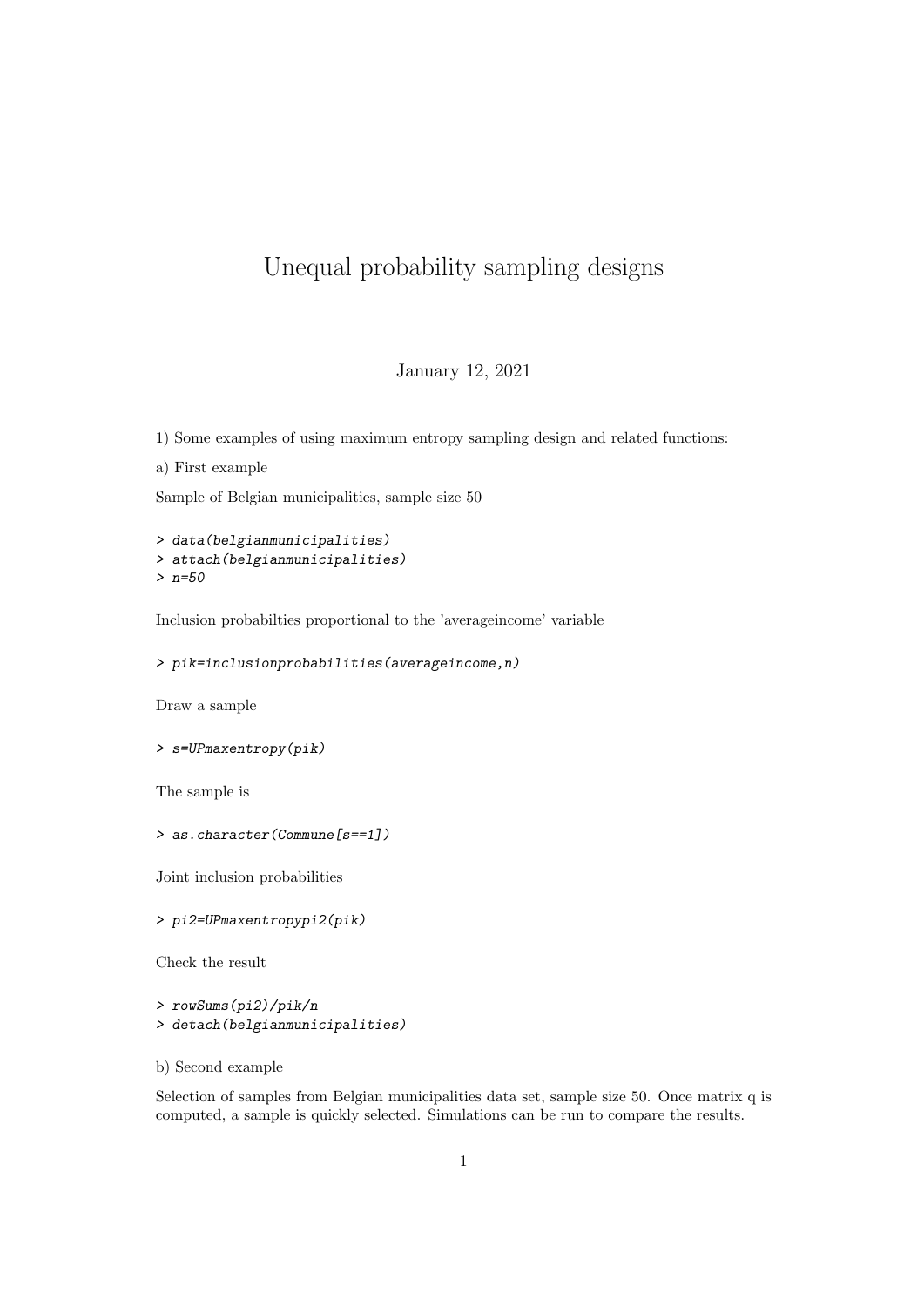```
> data(belgianmunicipalities)
> attach(belgianmunicipalities)
> pik=inclusionprobabilities(averageincome,50)
> pik=pik[pik!=1]
> n=sum(pik)
> pikt=UPMEpiktildefrompik(pik)
> w=pikt/(1-pikt)> q=UPMEqfromw(w,n)
```
Draw a sample using the q matrix

> UPMEsfromq(q) >

Simulations to check the sample selection; the difference between pik and the computed inclusion prob. tt is almost 0.

```
> sim=10000
> N=length(pik)
> tt=rep(0,N)
\gt for(i in 1:sim) tt = tt+UPMEsfromq(q)
> tt=tt/sim
> max(abs(tt-pik))
> detach(belgianmunicipalities)
```
2) This is an example of unequal probability (UP) sampling functions: selection of samples using the Belgian municipalities data set, with equal or unequal probabilities, and study of the Horvitz-Thompson estimator accuracy using boxplots. The following sampling schemes are used: Poisson, random systematic, random pivotal, Till´e, Midzuno, systematic, pivotal, and simple random sampling without replacement. Monte Carlo simulations are used to study the accuracy of the Horvitz-Thompson estimator of a population total. The aim of this example is to demonstrate the effect of the auxiliary information incorporation in the sampling design. We use:

- $\bullet$  some  $\pi$  ps sampling designs with Horvitz-Thompson estimation, using in the sampling design the information on size measures of population units;
- simple random sampling without replacement with Horvitz-Thompson estimation, where no auxiliary information is used.

```
> b=data(belgianmunicipalities)
> pik=inclusionprobabilities(belgianmunicipalities$Tot04,200)
> N=length(pik)
> n=sum(pik)
```
Number of simulations (for an accurate result, increase this value to 10000):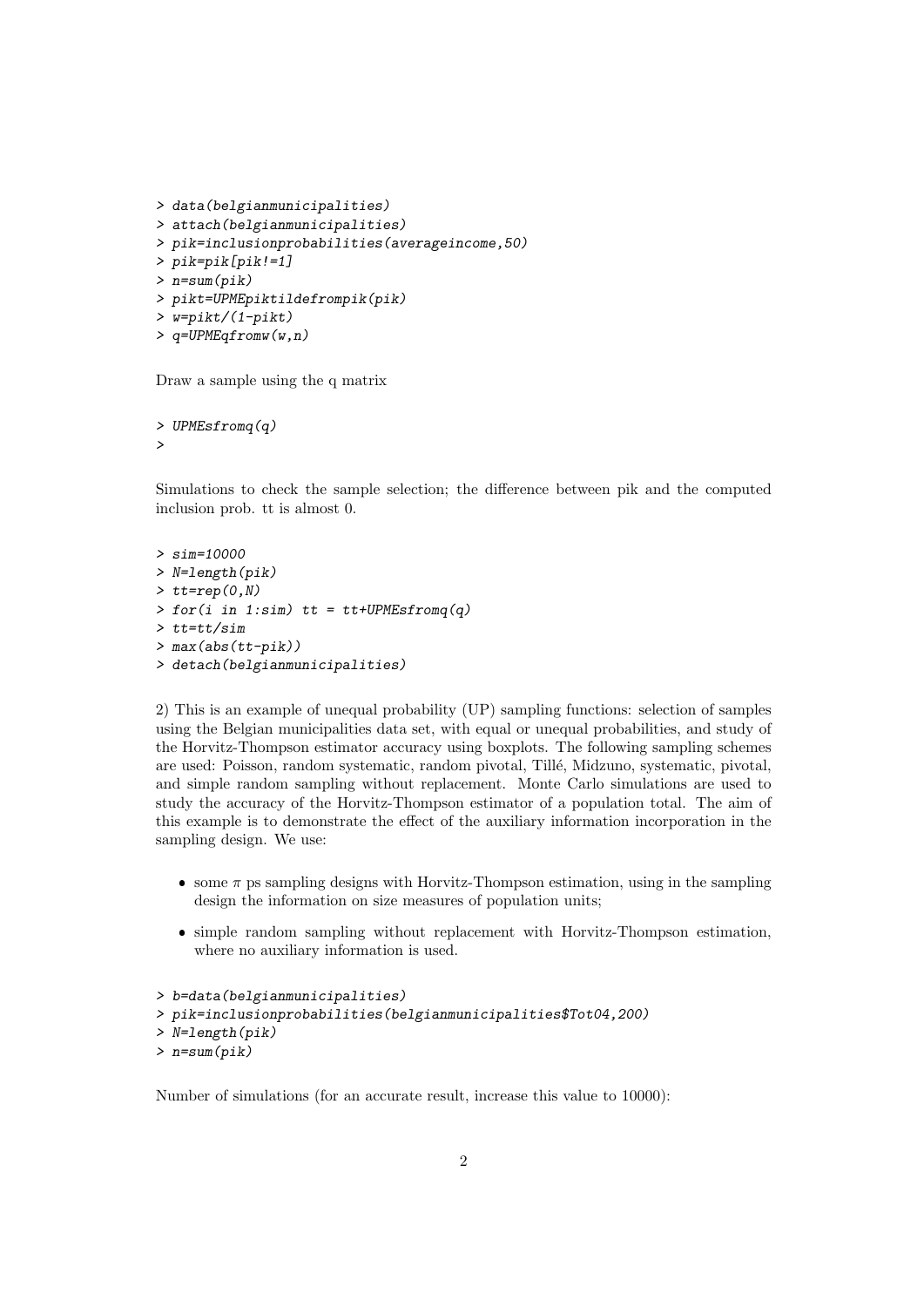> sim=10 > ss=array(0,c(sim,8))

Defines the variable of interest:

## > y=belgianmunicipalities\$TaxableIncome

Simulation and computation of the Horvitz-Thompson estimator:

```
> ht=numeric(8)
> for(i in 1:sim)
+ f+ cat("Step " , i, " \n'')+ s=UPpoisson(pik)
+ ht[1]=HTestimator(y[s==1],pik[s==1])
+ s=UPrandomsystematic(pik)
+ ht[2]=HTestimator(y[s==1],pik[s==1])
+ s=UPrandompivotal(pik)
+ ht[3]=HTestimator(y[s==1],pik[s==1])
+ s=UPtille(pik)
+ ht[4]=HTestimator(y[s==1],pik[s==1])
+ s=UPmidzuno(pik)
+ ht[5]=HTestimator(y[s==1],pik[s==1])
+ s=UPsystematic(pik)
+ ht[6]=HTestimator(y[s==1],pik[s==1])
+ s=UPpivotal(pik)
+ ht[7]=HTestimator(y[s==1],pik[s==1])
+ s=srswor(n,N)
+ ht[8]=HTestimator(y[s==1],rep(n/N,n))
+ ss[i,]=ht
+ }
```
Boxplots of the estimators:

```
> colnames(ss) <-
+ c("poisson","rsyst","rpivotal","tille","midzuno","syst","pivotal","srswor")
> boxplot(data.frame(ss), las=3)
>
```